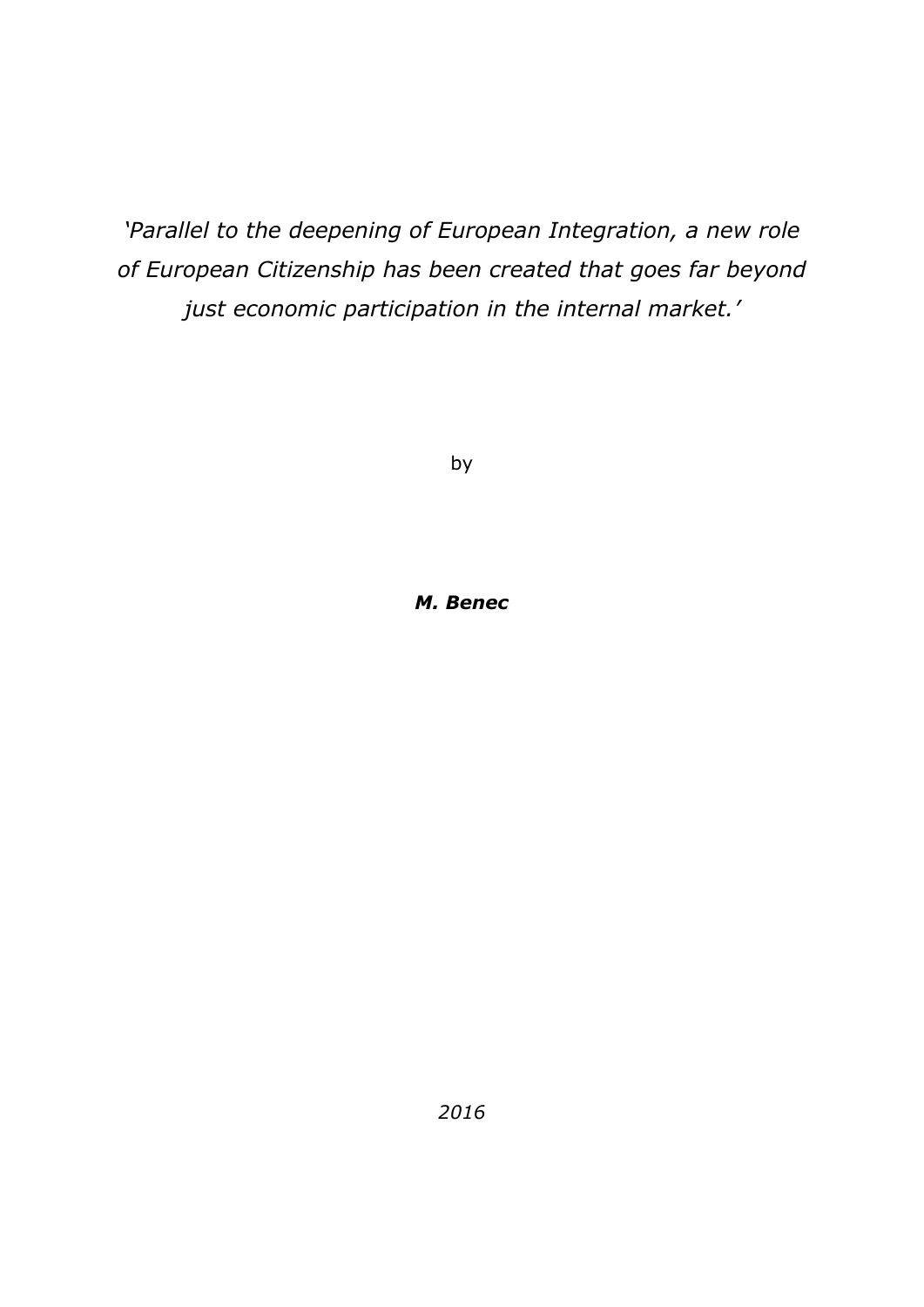There are three keywords in this topic: *European integration*, *European citizenship* and *internal market*; hence it is both appropriate and necessary to approach the question through examining these concepts and their evolution within the European Union (EU) framework. The main aspect to be considered is the actual development of the European Union in what the European Citizenship is concerned. Firstly, the *European integration*. It is a much debated about subject, in which Ernst Haas' definition contributes from a neo-functionalist approach. In contrast to other approaches that emphasised on war avoiding, such as federalism or functionalism, Haas, on the other hand, argues that the European integration is 'the process whereby political actors in several, distinct national settings are persuaded to shift their loyalties, expectations and political activities toward a new centre, whose institutions process or demand jurisdiction over the pre-existing national states'.<sup>1</sup> As history proved, Hass rightly grasped the shifting focus of the European integration from the political to the economic side. Since the early 1950s, era of the Neo-functionalism and Robert Schuman's Plan which formed the basis of the Paris Treaty, $2$  key actors in the integration process have gradually transformed.<sup>3</sup>

Secondly, especially in recent years the concept of *European citizenship* has become more and more significant in the process of European integration, which both reflects and represents the changes in the *internal market* within the EU. 'The Maastricht Treaty first introduced the legal concept of EU citizenship as part of the attempt to move from mainly economic community to a political union.'<sup>4</sup> The Treaty on the Functioning of the European Union (TFEU) defines the EU citizenship in Article 20(1); '*Citizenship of the Union is hereby established. Every person holding the nationality of a Member State shall be a citizen of the* 

<sup>1</sup> Antje Wiener and Thomas Diez, *European Integration Theory* (2nd edn, Oxford University Press 2009) 2

<sup>2</sup> Damian Chalmers, G. T Davies and Giorgio Monti, *European Union Law* (3rd edn, Cambridge University Press 2014) 12

<sup>3</sup> P. P Craig and G De Búrca, *EU Law* (6th edn, Oxford University Press 2015) 4

<sup>4</sup> *Ibid.* p 852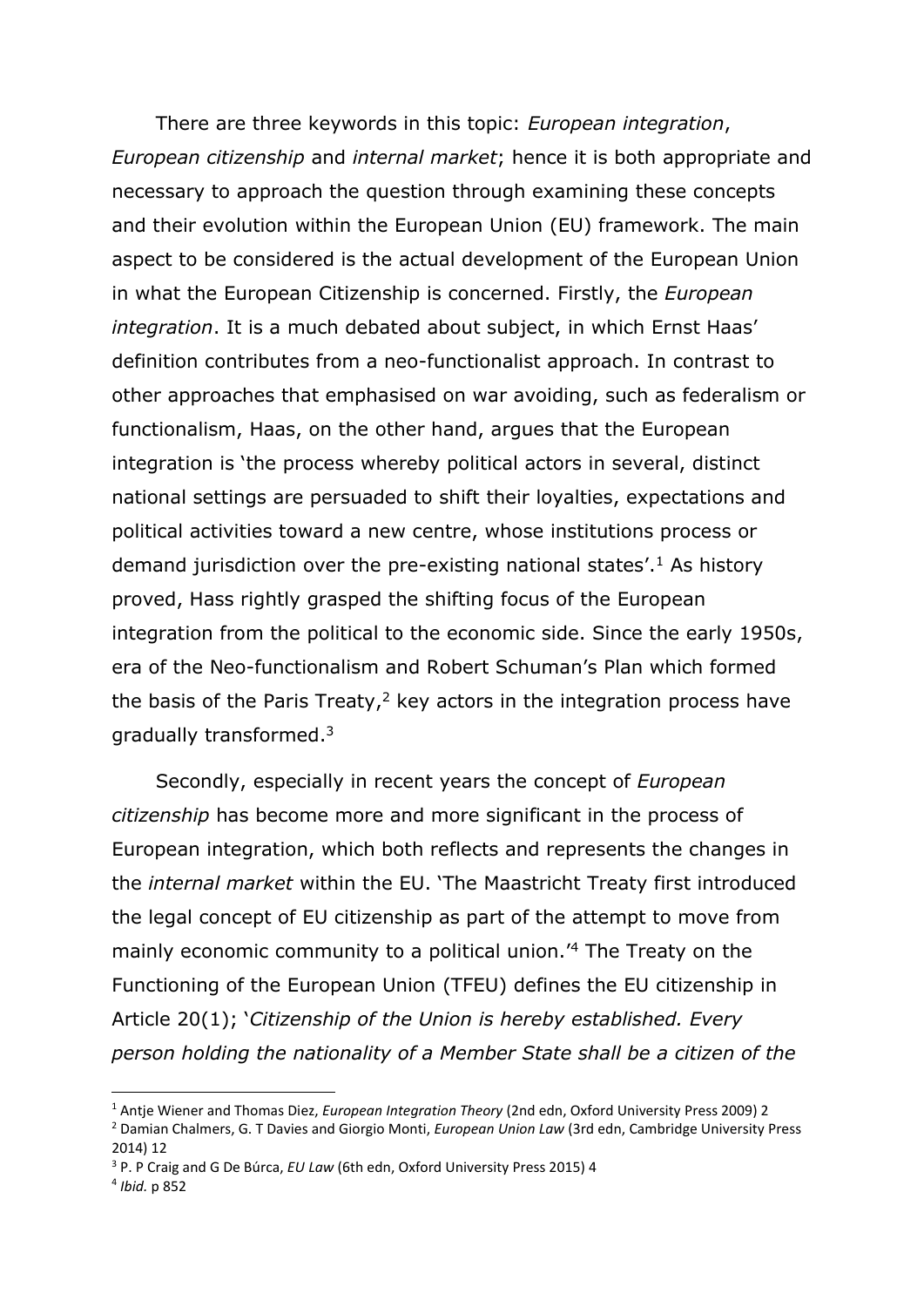*Union. Citizenship of the Union shall be additional to and not replace*  national citizenship.<sup>'5</sup> Article 21(1) of the TFEU confirms a general concept of the citizenship implied by the Treaty. If Article 20(1) leaves no room for interpretation when it comes to the European citizenship status, the rights stated in Article 21(1) can be controversial. Its wording often leaves room for interpretation by the Court of Justice of the European Union (CJEU) by saying that '*citizens of the Union shall have the right to move and reside freely within the territory of the Member States, subject to the limitations and conditions laid down in the Treaties and by the measures adopted to give them effect.*' <sup>6</sup> The importance of the CJEU's interpretation and transition in handling cases in this particular matter will be discussed later in this essay.

The core of the economic side of the EU is indeed the internal market which is defined by Article 26(2) on the TFEU as '*an area without internal frontiers in which the free movement of goods, persons, services and capital is ensured in accordance with the provisions of the Treaties.*' <sup>7</sup> The definition above 'contains a two-part formulation: it was to be an area without internal frontiers, in which there could be free movement of goods, persons, etc. Attainment of an area without internal frontiers can be judged by whether border controls exist on the free movement of goods, persons, etc. It is more difficult to determine how freely goods, persons and capital can move within the EU, even when border controls have been removed.' 8

'For most of the history of the Union, its central policy has been the creation of the internal market […]. The reasons for this are diverse. The classic economic perception that because nations do not do everything equally well or efficiently, trade between nations can be beneficial for all,

<sup>5</sup> Consolidated Version of the Treaty on European Union and the Treaty on the Functioning of the European Union [2012] OJ C326/56 art 20(1)

<sup>6</sup> *Ibid.* art 21(1)

<sup>7</sup> *Ibid*. art 26(2)

<sup>8</sup> P. P Craig and G De Búrca, *EU Law* (6th edn, Oxford University Press 2015) 614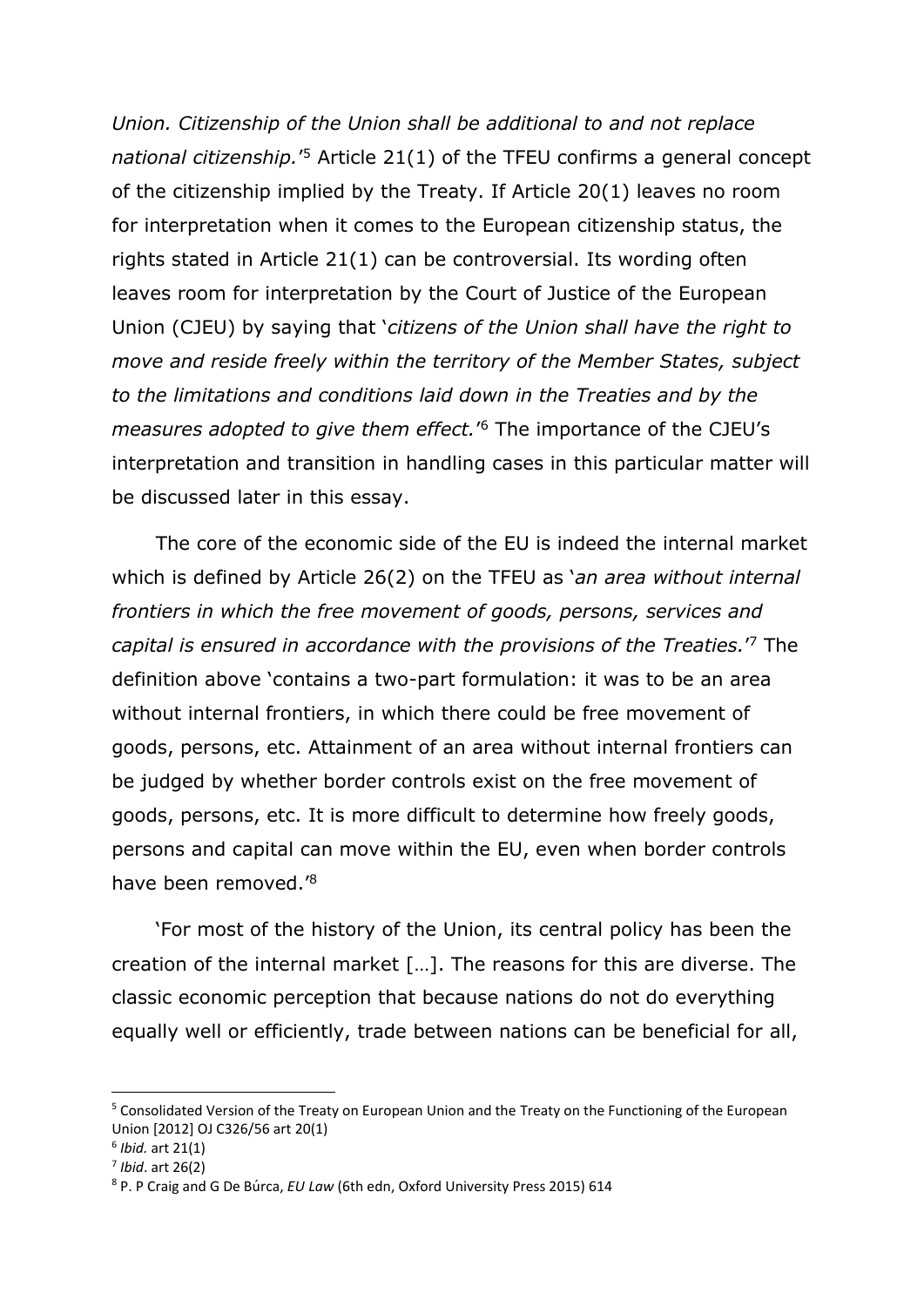has of course always been important. However, the internal market has ambitions beyond interstate trade.<sup>'9</sup> 'The internal market project remains at the heart of European integration. As is well known, the project has two key aspects. On the one hand, the European Court of Justice supervises the Member States, using the four freedoms of goods, persons, services, and capital to disapply national laws that are deemed unjustifiably restrictive. This has been labelled negative integration. On the other hand, the EU legislature produces directives and, increasingly, regulations that harmonize, replace, or add to national rules in order to establish the internal market or to improve its workings. This has been called positive integration. Much of the legal writing on the internal market law has focused on the former aspect, while social scientists have tended to concentrate on the latter.<sup>'10</sup> The deepening of the European integration is directly related to the way harmonisation works for all Member States of the Union. The harmonisation itself is based on the removal of technical obstacles to trade and implementing provisions to facilitate an equal treatment for all Member States participating in the internal market. 'In 1985 Single Market White Paper proposed the adoption of about 300 measures to eliminate the three principal barriers to trade (physical, technical and fiscal) identified in the White Paper. The problem facing the EU was how to realise these measures within a relatively short time frame when the principal legal bases provided by the EEC Treaty (Article 100 EEC (now Article 115 TFEU) and Article 235 EEC (now Article 352 TFEU)) required unanimous voting. The Single European Act 1986 provided an answer. It introduced a new legal basis, Article 100a EEC (now Article 114 TFEU), with qualified majority voting.<sup>11</sup> The importance of Articles 114 and 115 of the TFEU consist in providing the approximation of the provisions laid down by the law to the

<sup>9</sup> Damian Chalmers, G. T Davies and Giorgio Monti, *European Union Law* (3rd edn, Cambridge University Press 2014) 668-669

<sup>&</sup>lt;sup>10</sup> Isidora Maletić, *The Law And Policy Of Harmonisation In Europe's Internal Market* (1st edn, Oxford University Press 2013) 32

<sup>11</sup> Catherine Barnard, *The Substantive Law Of The EU* (5th edn, Oxford University Press 2016) 558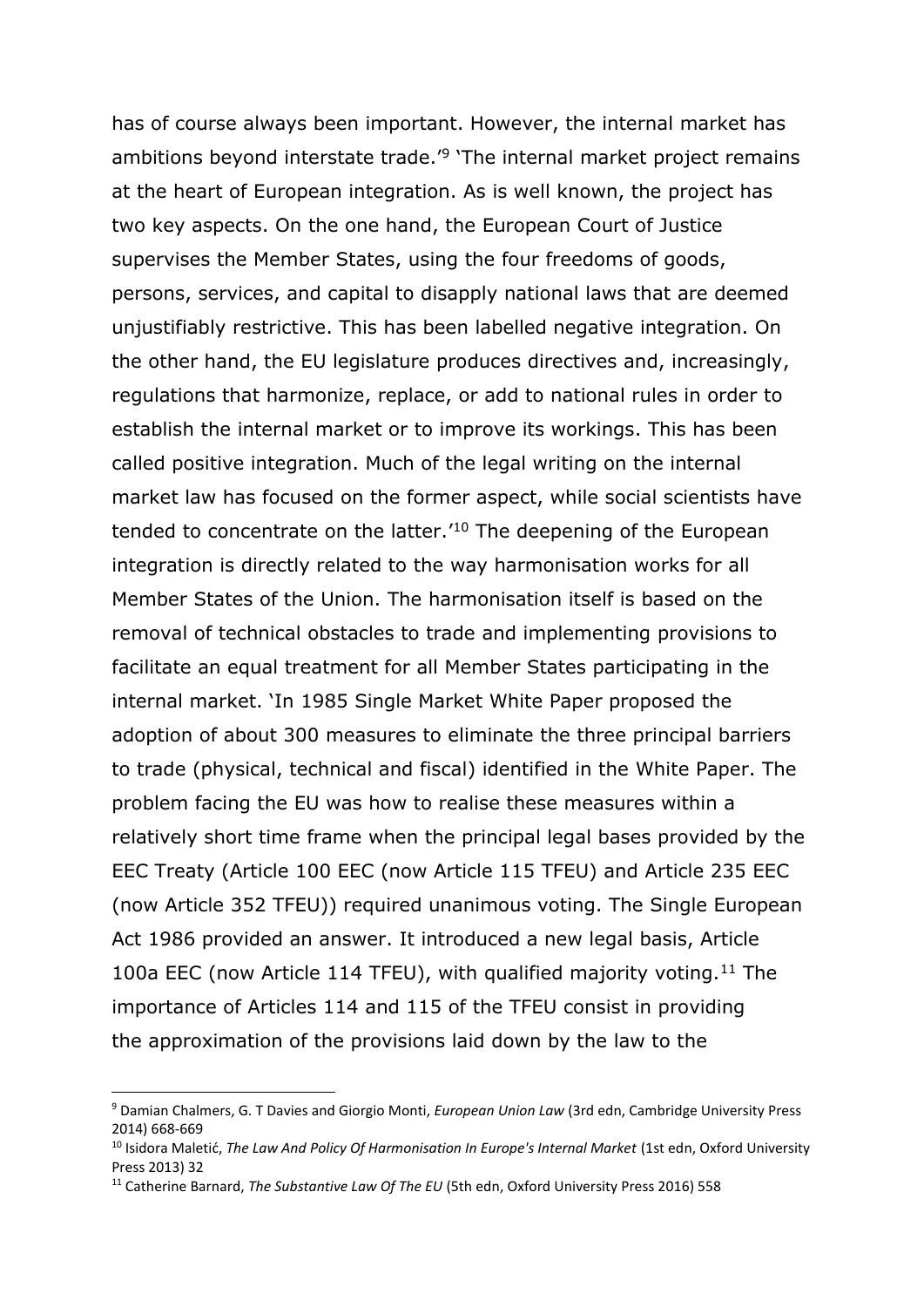attainment of the internal market. An efficient harmonisation process however, would have to cover not only provisions for equal treatment between Member States but help facilitate all four free movements of goods, persons, services and capital. The free movement of persons comes together with the European citizenship which brings new fundamental rights to participants to the internal market. A question remains, however, that *whether the freedom of the European citizens falls out of the scope of the economical contribution to the internal market*, and that if so *how does it affect the EU*.

The Court of Justice of the European Union played a crucial role throughout the years in interpreting the freedom of the European citizens stated in Article 45 of the TFEU $^{12}$ . The free movement of persons matter, particularly, raised a few interesting cases. In 1989, prior to the Maastricht Treaty which introduced the concept of European citizenship, the CJEU ruling decided to decline the social benefit to *Lebon*<sup>13</sup>, a French national living in Belgium. She was not entitled to claim such benefit as an economically inactive citizen. The CJEU argued that the EU Member States are under no obligation to give social benefits to job-seekers and it '*points out that the right to equal treatment with regard to social and tax advantages applies only to workers. Those who move in search of employment qualify for equal treatment only as regards access to employment in accordance with Article 48 of the EEC Treaty and Articles 2 and 5 of Regulation no 1612/68.* <sup>14</sup> However, in a later case of *Martinez*  Sala<sup>15</sup>, a Spanish national living in Germany, also economically inactive, the CJEU created a precedent by taking a different stand. Although Germany refused to give her allowance, the Court of Justice of the European Union ruled in Sala's favour arguing that she fell within the scope of the Treaty provisions. Therefore, she was entitled to that

 $12$  Consolidated Version of the Treaty on European Union and the Treaty on the Functioning of the European Union [2012] OJ C326/65 art 45

<sup>13</sup> *Lebon* (Case 316/85) [1987] ECR 2811

<sup>14</sup> *Ibid.* para 26

<sup>15</sup> *Martinez Sala v Freistaat Bayern* (Case C-85/96) [1998] ECR I-2691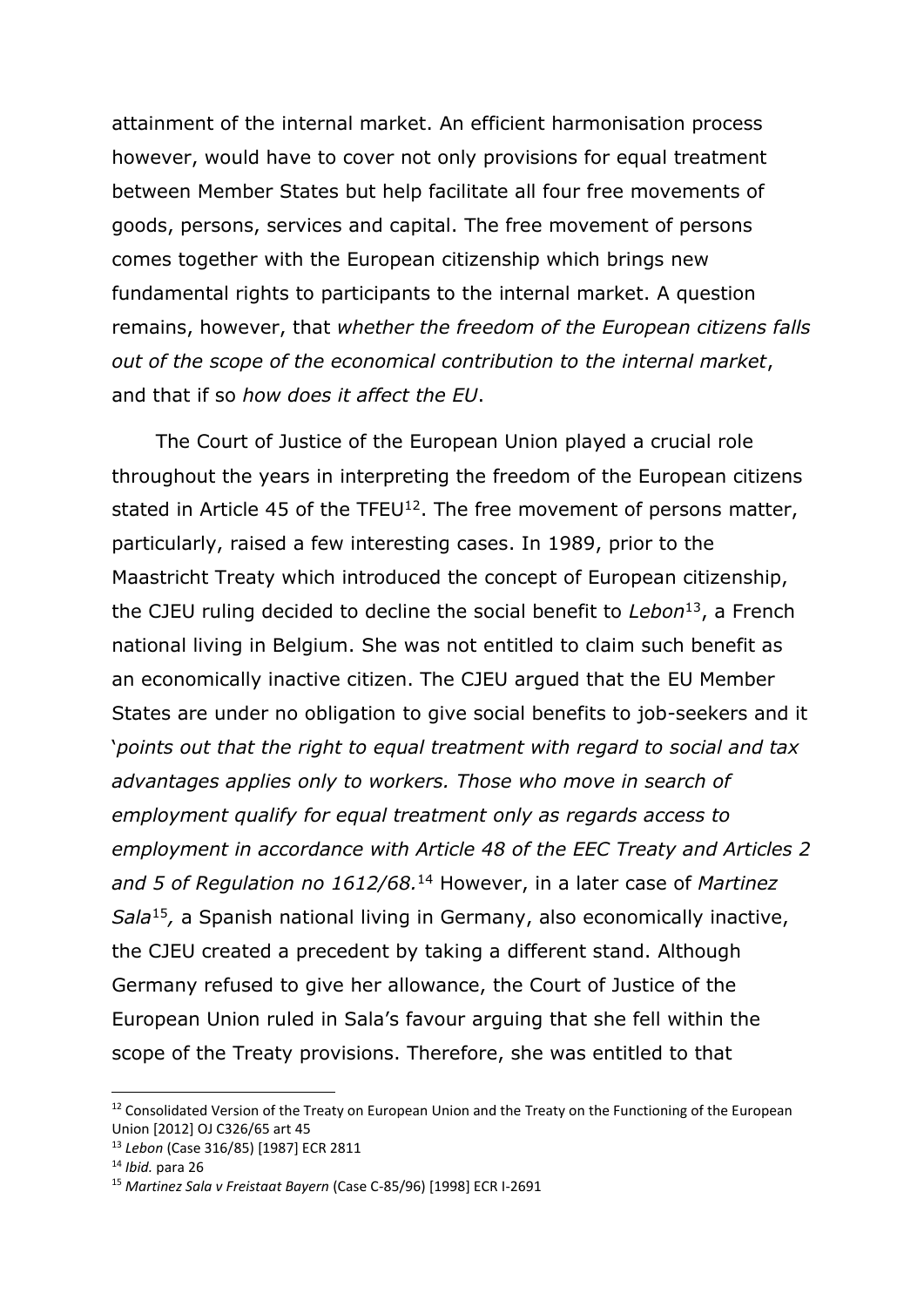particular social benefit. As per the Court '*a citizen of the European Union, such as the appellant in the main proceedings, lawfully resident in the territory of the host Member State, can rely on Article 6 of the Treaty in all situations which fall within the scope ratione materiae of Community law, including the situation where that Member State delays or refuses to grant to that claimant a benefit that is provided to all persons lawfully resident in the territory of that State on the ground that the claimant is not in possession of a document which nationals of that same State are not required to have and the issue of which may be delayed or refused by the authorities of that State.*' <sup>16</sup> In the case of *Grzelczyk*<sup>17</sup> , a student of French nationality living in Belgium for 3 years, the CJEU stated that Belgium breached Article 18 TFEU<sup>18</sup> by discriminating the claimant on the grounds of nationality. '*Within the sphere of application of the Treaty, such discrimination is, in principle, prohibited by … [Article 18]. In the present case … [Article 18] must be read in conjunction with the provisions of the Treaty concerning citizenship of the Union in order to determine its sphere of application. Union citizenship is destined to be the fundamental status of nationals of the Member States, enabling those who find themselves in the same situation to enjoy the same treatment in law irrespective of their nationality, subject to such exceptions as are*  expressly provided for.<sup>'19</sup> Again, in this case, the Court of Justice of the EU goes beyond considering the claimant's economic participation by deciding in his favour ahead of the economic grounds. The CJEU also states that the benefit received does not represent an unreasonable burden for the State.

Migrants within the European Union have been described as market citizens who participate in, and benefit from, the common market as

<sup>16</sup> *Ibid.* para 63

<sup>17</sup> *Grzelczyk v Centre Public D'Aide Sociale D'Ottignies-Louvain-La-Neuve* (Case C-184/99) [2002] 1 CMLR 19 <sup>18</sup> Consolidated Version of the Treaty on European Union and the Treaty on the Functioning of the European Union [2012] OJ C326/56 art 18

<sup>19</sup> *Grzelczyk v Centre Public D'Aide Sociale D'Ottignies-Louvain-La-Neuve* (Case C-184/99) [2002] 1 CMLR 19 para 30, 31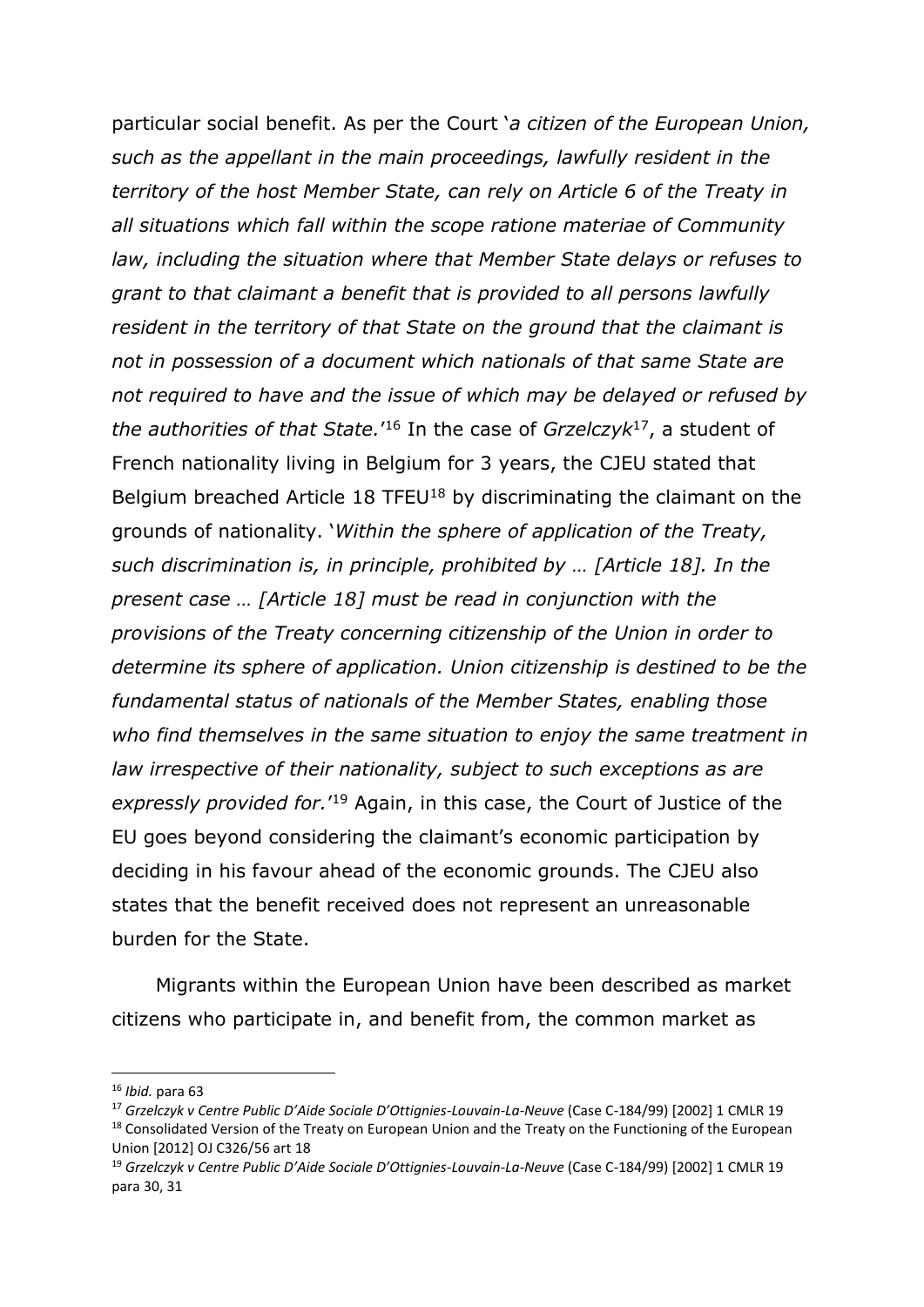economic actors or workers. <sup>20</sup> However, in the case of *Trojani*<sup>21</sup> the CJEU redefines the term "worker". '*As the Court has held, the concept of 'worker' within the meaning of … [Article 45 TFEU] has a specific Community meaning and must not be interpreted narrowly. Any person who pursues activities which are real and genuine, to the exclusion of activities on such a small scale as to be regarded as purely marginal and ancillary, must be regarded as a 'worker'. The essential feature of an employment relationship is, according to that case-law, that for a certain period of time a person performs services for and under the direction of another person in return for which he receives remuneration.*' <sup>22</sup> Although the claimant was not an employee *per se*, Belgium did allow him temporary leave to reside which entitles him, as a European citizen, to claim the *minimex*. EU citizens who are neither economically active nor economically self-sufficient have invoked Articles 18, 20 and 21 TFEU<sup>23</sup> to claim equality of treatment compared with nationals of the host Member State. If initially the CJEU recognised the right to equal treatment, it has more recently declared that EU citizens must prove sufficient resources in order not to become a burden for the financial system of the adoptive State.<sup>24</sup> However, in the case of *Collins*<sup>25</sup>, the CJEU takes a step further in defining the freedom of EU citizens by referring back to *Lebon*<sup>26</sup> where the decision that jobseekers were never entitled to equal treatment in regards to social benefits was too narrow. Collins, an Irish national seeking work and claiming jobseeker's allowance in the UK was refused on the basis that the requirement of habitual residence in the UK was not fulfilled. The Court considered, however, that '*in view of the establishment of citizenship of the Union and the interpretation in the case-law of the right* 

1

<sup>20</sup> Catherine Barnard, *The Substantive Law Of The EU* (5th edn, Oxford University Press 2016) 324

<sup>21</sup> *Trojani v Centre Public d'aide sociale de Bruxelles (CPAS)* (Case C-456/02) [2004] 3 CMLR 38

<sup>22</sup> *Ibid.* para 15

<sup>&</sup>lt;sup>23</sup> Consolidated Version of the Treaty on European Union and the Treaty on the Functioning of the European Union [2012] OJ C326/56-57 art 18, 20, 21

<sup>24</sup> P. P Craig and G De Búrca, *EU Law* (6th edn, Oxford University Press 2015) 860

<sup>25</sup> *Collins v Secretary of State for Work and Pensions* (Case C-138/02) [2004] 2 CMLR 8

<sup>26</sup> *Lebon* (Case 316/85) [1987] ECR 2811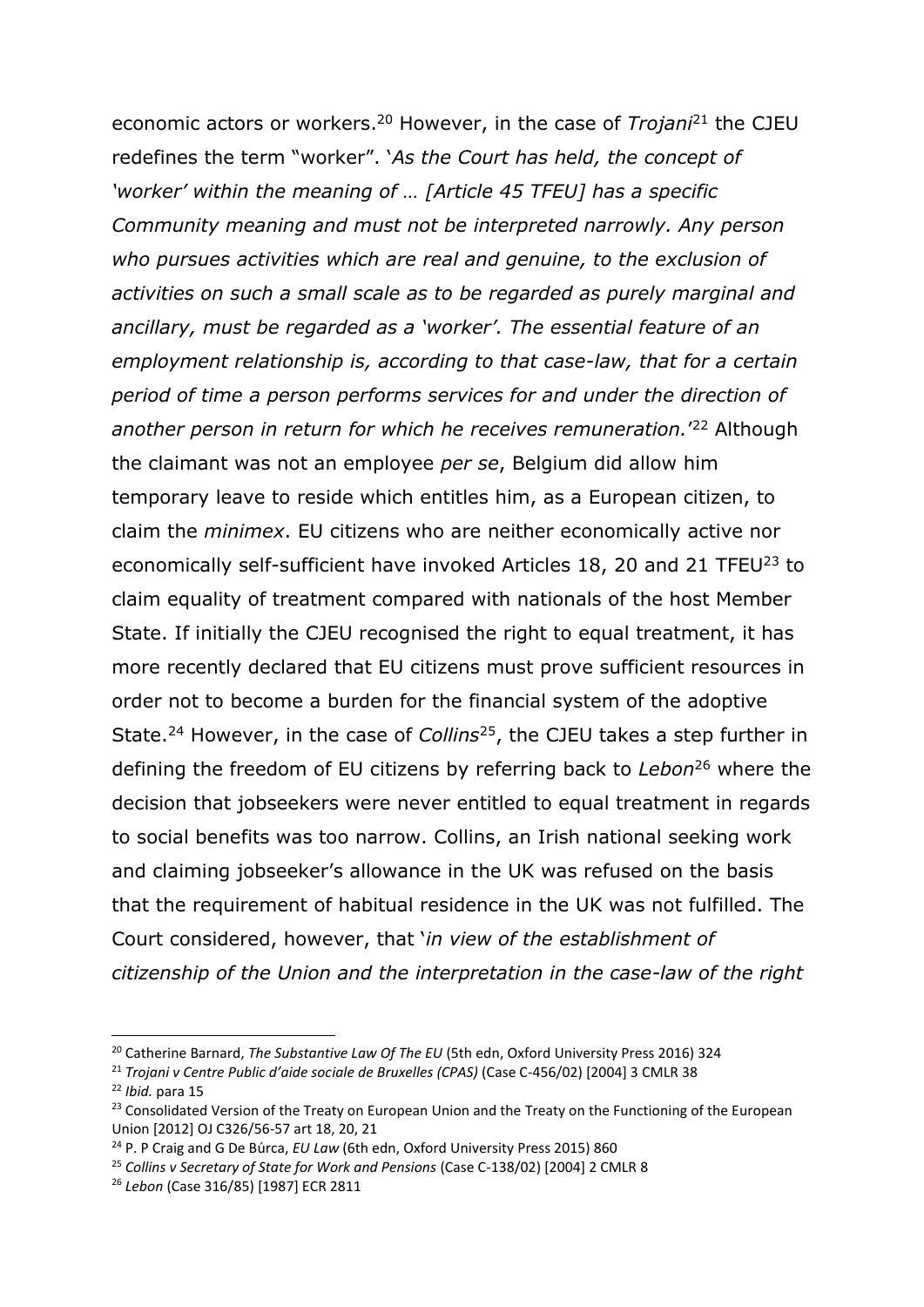*to equal treatment enjoyed by citizens of the Union, it is no longer possible to exclude from the scope of Article 48(2) of the Treaty – which expresses the fundamental principle of equal treatment, guaranteed by Article 6 of the Treaty - a benefit of a financial nature intended to facilitate access to employment in the labour market of a Member State.*<sup>27</sup> Therefore, UK's requirement of habitual residence is considered discriminatory by the CJEU, against migrant jobseekers. A similar case is of *Ioannidis*<sup>28</sup> , a Greek national who arrived in Belgium having completed his secondary education in Greece and obtaining recognition of equivalence of his certificate. After completing a 3-year course of study in Belgium he obtained a graduate diploma in physiotherapy and registered as a jobseeker. He completed another training course in France, and returned to Belgium where he submitted an application for a 'tideover allowance', an unemployment benefit provided for young people seeking their first job, according to Belgian legislation. The claimant was denied the allowance for not meeting the necessary requirements: a) he did not complete his secondary education in Belgium; or b) did not pursue education of the same level or equivalent thereto in another Member State and been the dependent child of a migrant worker who was residing in Belgium. The Higher Labour Court Liege referred a question to the Court of Justice regarding the compatibility of the Belgian system with Union law. The Court of Justice observed that nationals of a Member State seeking employment in another Member State fall within the scope of Article 45 TFEU and therefore enjoy the right to equal treatment laid down in Article 45(20) TFEU.<sup>29</sup> As per *Collins*<sup>30</sup>, it is no longer possible to exclude a benefit of a financial nature intended to facilitate access to employment.

1

<sup>27</sup> *Collins v Secretary of State for Work and Pensions* (Case C-138/02) [2004] 2 CMLR 8 para. 63

<sup>28</sup> *Office National de l'Emploi v Ioannidis* (Case C-258/04) [2005] ECR I-8275

<sup>29</sup> John Fairhurst, *Law Of The European Union* (10th edn, Pearson Education Limited 2014) 329

<sup>30</sup> *Collins v Secretary of State for Work and Pensions* (Case C-138/02) [2004] 2 CMLR 8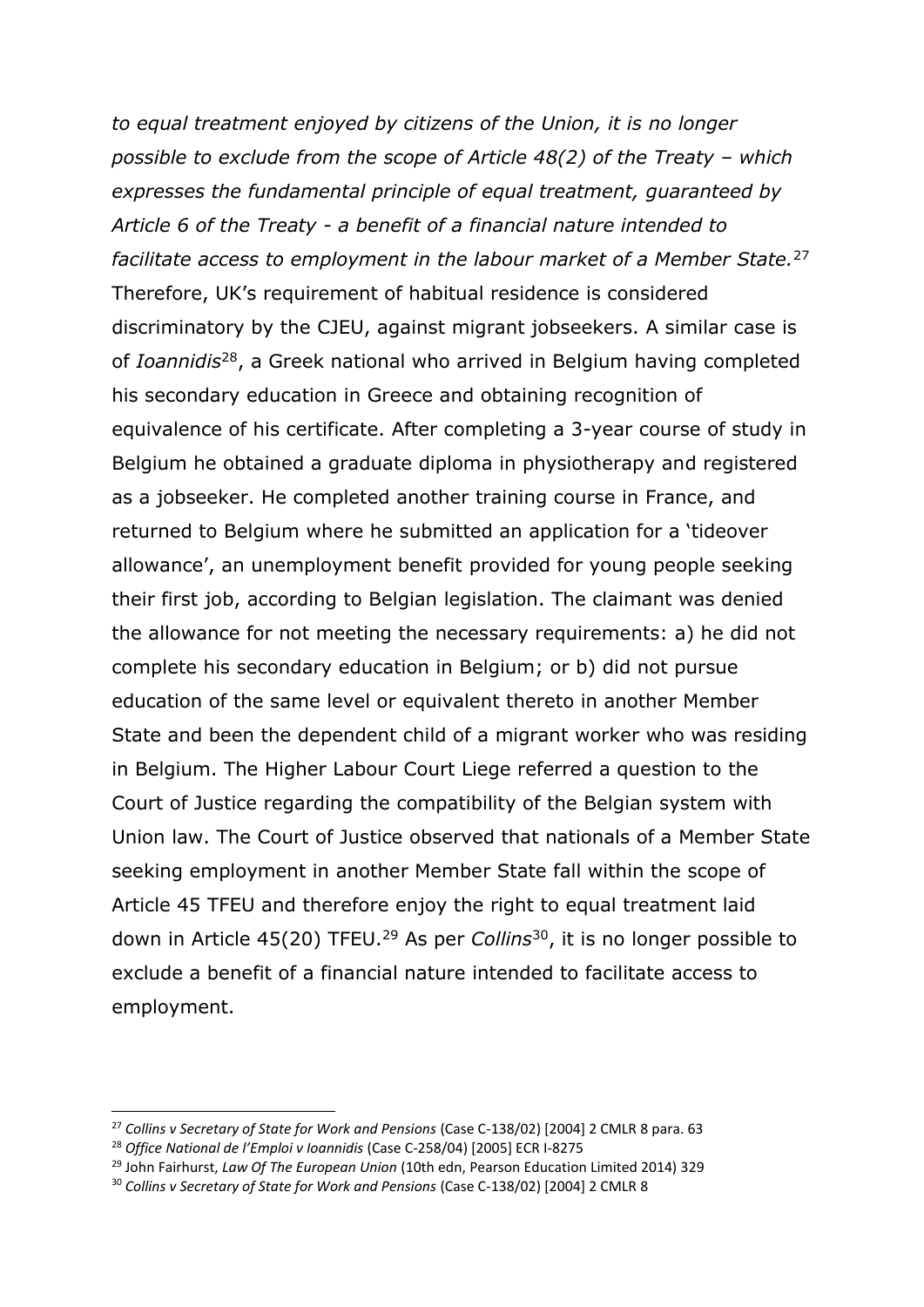Many of the developments in European law the last decades concern the position of the citizen in the European Union. Direct influences on this position come from case-law of the Court of Justice of the European Union in which the notion of 'EU citizen' is being defined and refined, while indirect influence can be found in the immigration paragraph of the EC Treaty and the developments in the fight against terrorism. In combination with the changes on all these issues as they are foreseen in the Treaty of Lisbon, all developments taken together lead to a new position of the citizen in the Member States of the European Union under the influence of European law. A special feature of the notion of EU citizenship is that it has been given form and substance through different means simultaneously: not only by means of the texts of the Treaties, but also through secondary legislation and the caselaw of the ECJ. Firstly, the rights (and duties) given to EU citizenship are listed in the EC Treaty and need to be seen in addition to citizenship rights in the national systems of the Member States, according to the second 1 sentence of Article 17 sub 1 TEC (Art. 20 TFEU).<sup>31</sup>

One important aspect of the EU's approach is to reinforce the protection of the rights of EU citizens and their relatives in situations where the essence of the Member States nationality and the EU citizenship statuses seem to be undermined and where the Member States are unwilling to step in to correct the deficiencies.<sup>32</sup> A controversial case involving EU citizenship is of *Ruiz Zambrano*<sup>33</sup> where the actual citizens of the EU were minor children with both parents nationals of third countries. In this case, Article 20 TFEU $34$  is to be interpreted as meaning that it preventing a Member State from refusing a third country national upon whom his minor children, who are European Union citizens, are

<sup>31</sup> Flora A. N. J Goudappel, *The Effects Of EU Citizenship* (1st edn, TMC Asser Press 2010)

<sup>32</sup> Richard Bellamy and Uta Staiger, *'New European Citizenship: A Move Beyond The Market Bias'* [2011] The European Institute 12

<sup>33</sup> Case C-34/09 *Ruiz Zambrano v ONEM* [2011] ECR-I 1177

<sup>&</sup>lt;sup>34</sup> Consolidated Version of the Treaty on European Union and the Treaty on the Functioning of the European Union [2012] OJ C326/56 art 20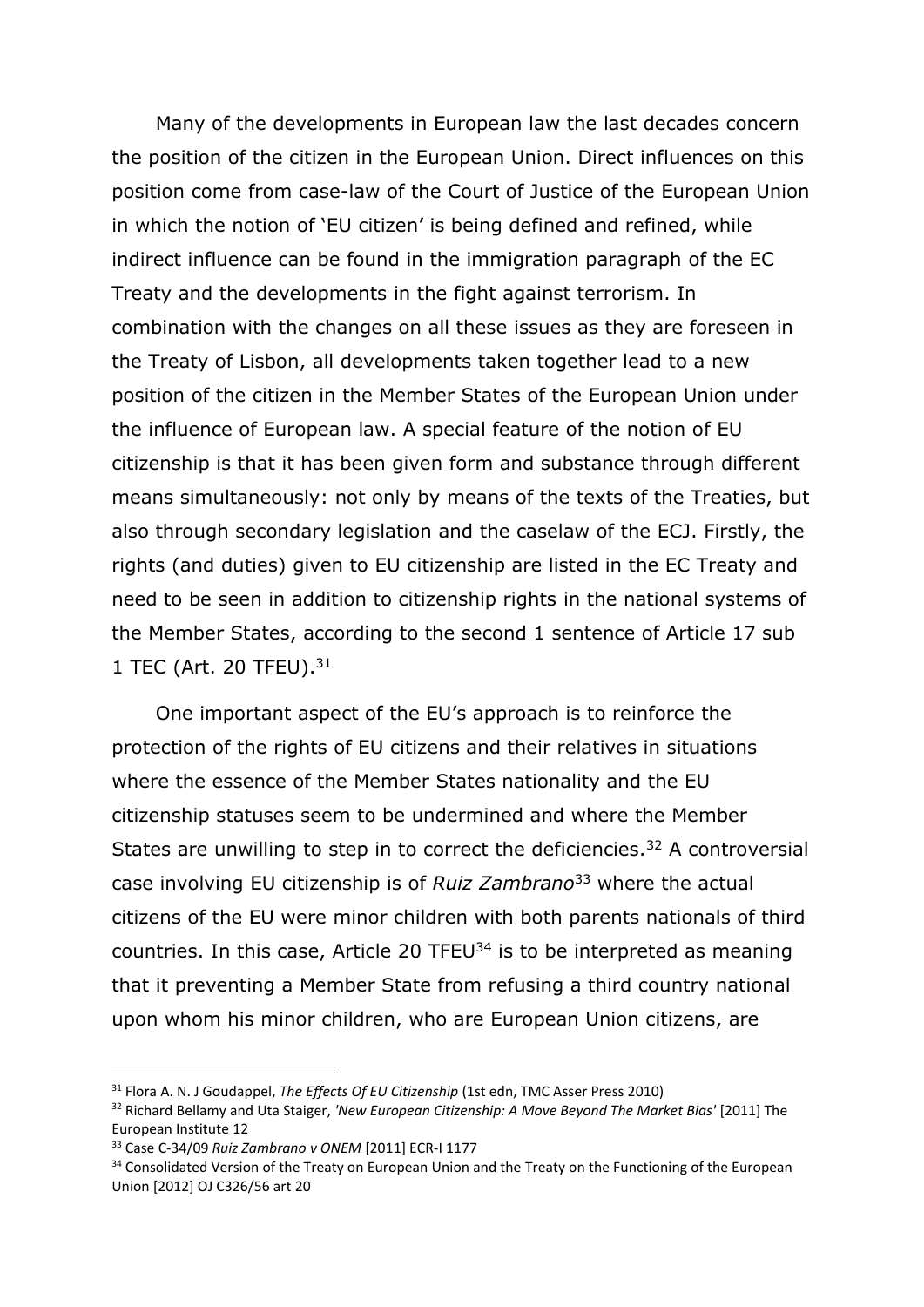dependent. By refusing to grant a work permit to that third country national, such decisions deprive those children of the genuine enjoyment of the substance of the rights attaching to the status of European Union citizen.<sup>35</sup> '*It must be assumed that such a refusal would lead to a situation where those children, citizens of the Union, would have to leave the territory of the Union in order to accompany their parents. Similarly, if a work permit were not granted to such a person, he would risk not having sufficient resources to provide for himself and his family, which would also result in the children, citizens of the Union, having to leave the territory of the Union. In those circumstances, those citizens of the Union would, in fact, be unable to exercise the substance of the rights conferred on them by virtue of their status as citizens of the Union.*' 36

All in all in the above case law, the Court of Justice of the EU has applied EU law without references to the existence of a cross-border situation. The CJEU thus made a definitive step to detach this concept of EU citizenship from the vestiges of the Internal Market thinking.<sup>37</sup> The new approach to the European citizenship taken by the Court has resulted in the emergence of a new, functional notion of EU territory, where no distinction at all is made between the territories of the particular Member States any more.<sup>38</sup> As EU citizens move away from the status of being as simply *economic actors*<sup>39</sup> on the stage of the European internal market and have equal rights anywhere on the territory of the EU, one question remains whether this freedom changes the actual scope of the EU. The status of EU citizenship created by EU law has been criticised on various grounds including that any meaningful idea of European citizenship would require not merely concrete legal and practical measures, but also deeper political, institutional and democratic change within the EU.<sup>40</sup> When

<sup>35</sup> Case C-34/09 *Ruiz Zambrano v ONEM* [2011] ECR-I 1177

<sup>36</sup> *Ibid.* para 44

<sup>37</sup> Richard Bellamy and Uta Staiger, *'New European Citizenship: A Move Beyond The Market Bias'* [2011] The European Institute 11

<sup>38</sup> *Ibid.* 13

<sup>39</sup> Catherine Barnard, *The Substantive Law Of The EU* (5th edn, Oxford University Press 2016) 324

<sup>40</sup> P. P Craig and G De Búrca, *EU Law* (6th edn, Oxford University Press 2015) 891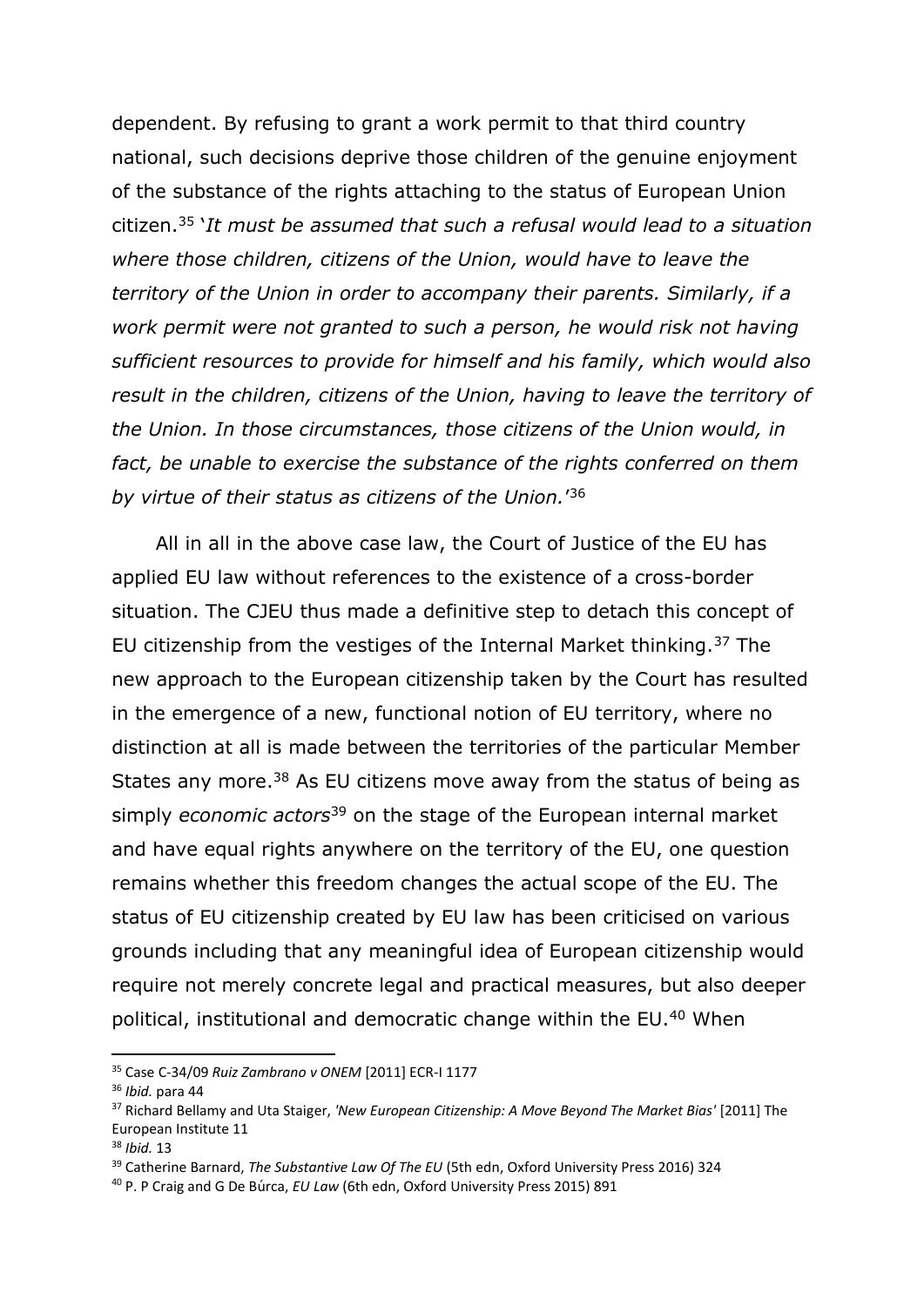considering the actual deepening of the European integration, one cannot help but thinking whether the EU is actually meant to be heading towards a United States of Europe or is it really a target that cannot be achieved in the current climate. Either way it is fair to say that a deeper integration comes with benefits beyond the initial scope set out for the EU. As the Member States established new inter-relations based on free trade, including all four freedoms mentioned in Article 26 of the TFEU $41$ , the risk of conflicts within the Union became considerably low. Hence the Community itself works as one whether negotiating outside deals on the economic sphere or increasing the level of security within the territory of the EU. 'European citizenship can also be viewed positively in terms of its ongoing potential, even if political and electoral dimensions of citizenship have been very slow to take hold. A successful future for the EU urgently requires greater political and democratic participation, and the provisions on EU citizenship attempt to lay the groundwork for this.'<sup>42</sup>

<sup>&</sup>lt;sup>41</sup> Consolidated Version of the Treaty on European Union and the Treaty on the Functioning of the European Union [2012] OJ C326/59 art 26

<sup>42</sup> P. P Craig and G De Búrca, *EU Law* (6th edn, Oxford University Press 2015) 891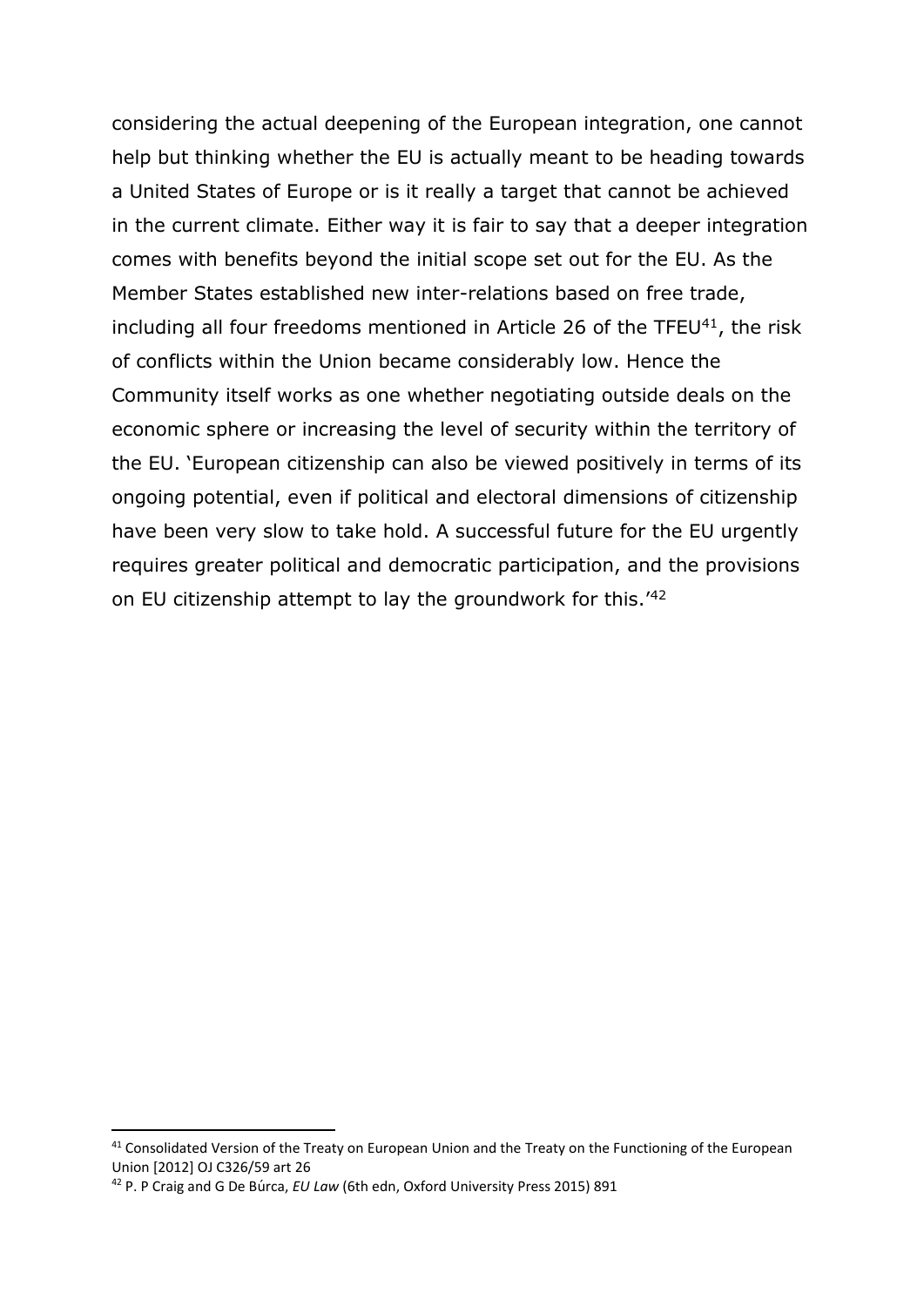# **Bibliography**

## Table of legislation

Consolidated Version of the Treaty on European Union and the Treaty on the Functioning of the European Union [2012] OJ C326, art 18, 20, 21, 26, 45, 114, 115, 325

## Table of Cases

*Collins v Secretary of State for Work and Pensions* (Case C-138/02) [2004] 2 CMLR 8

*Grzelczyk v Centre Public D'Aide Sociale D'Ottignies-Louvain-La-Neuve* (Case C-184/99) [2002] 1 CMLR 19

*Lebon* (Case 316/85) [1987] ECR 2811

*Martinez Sala v Freistaat Bayern* (Case C-85/96) [1998] ECR I-2691

*Office National de l'Emploi v Ioannidis* (Case C-258/04) [2005] ECR I-8275

Case C-34/09 *Ruiz Zambrano v ONEM* [2011] ECR-I 1177

*Trojani v Centre Public d'aide sociale de Bruxelles (CPAS)* (Case C-456/02) [2004] 3 CMLR 38

#### Secondary sources

Barnard C, *The Substantive Law Of The EU* (5th edn, Oxford University Press 2016)

Bellamy R and Staiger U, '*New European Citizenship: A Move Beyond The Market Bias*' [2011] The European Institute

Chalmers D, Davies G and Monti G, *European Union Law* (3rd edn, Cambridge University Press 2014)

Craig P and De Búrca G, *EU Law* (6th edn, Oxford University Press 2015)